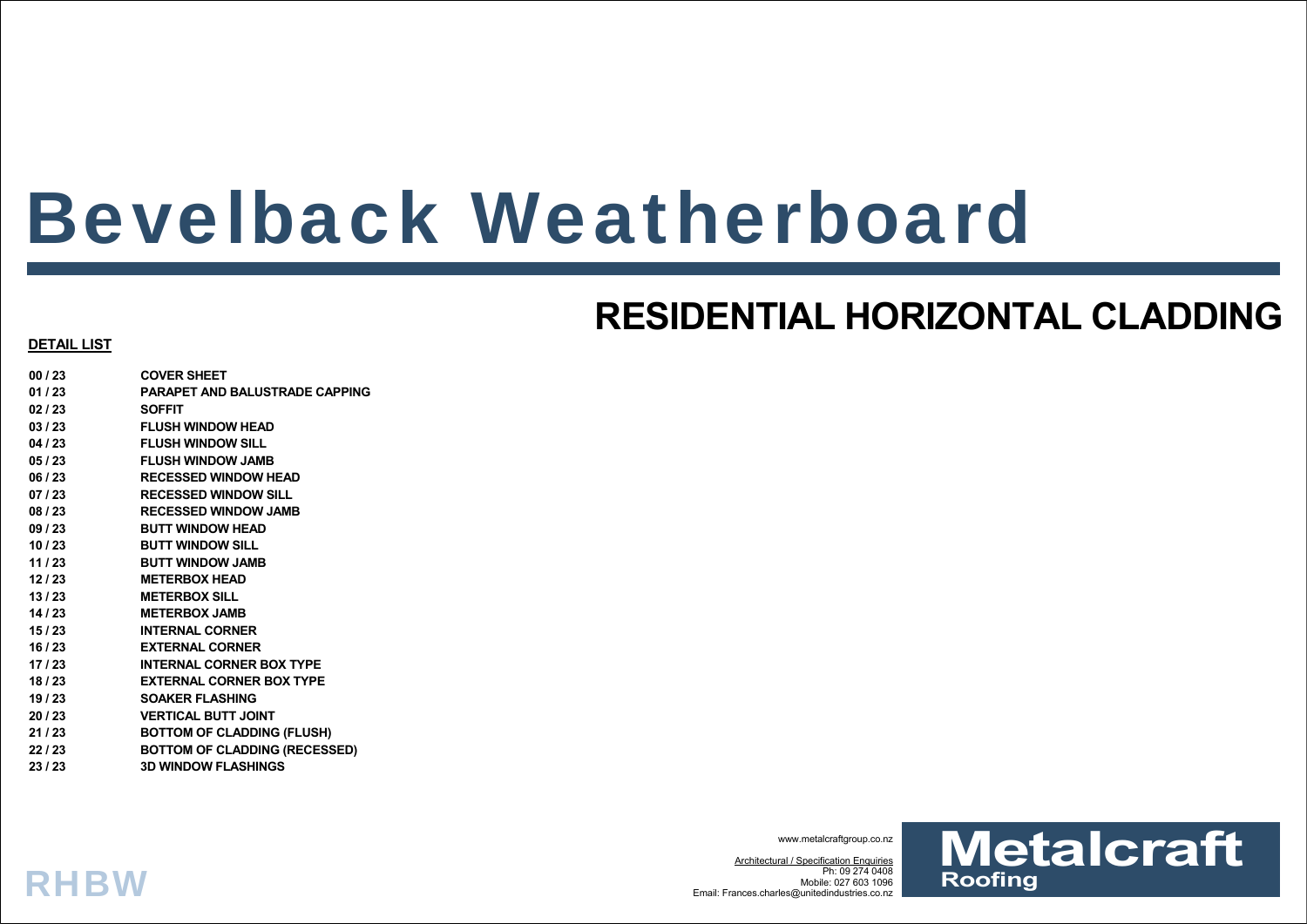

DISCLAIMER:

### **RESIDENTIAL HORIZONTAL CLADDINGBevelback Weatherboard**PARAPET AND BALUSTRADE CAPPING

| <b>Metalcraft</b> | <b>DISCLAIMER.</b><br>All details are to be used for indicative purposes only and the designer should consult both the MRM code of<br>practice version 3.0 / 2017. E2 and all other relevant building codes                                                                                                                                                                                                       | <b>Bevelback Weatherboard</b> |           | <b>RESIDENTIAL HORIZONTAL CLADDING</b> |       |       |
|-------------------|-------------------------------------------------------------------------------------------------------------------------------------------------------------------------------------------------------------------------------------------------------------------------------------------------------------------------------------------------------------------------------------------------------------------|-------------------------------|-----------|----------------------------------------|-------|-------|
| Roofing           | Details of the supporting mechanisms are indicative only. Compliance of the supporting mechanisms is the<br>responsibility of the designer. Construction detail can vary for wall cladding. The underlay is detailed as a<br>single line for simplicity and is indicative only. Building paper type and method of installation should comply<br>with underlay manufacturers recommendations and NZBC regulations. | Reference RHBW                | Date 2018 | Scale 1:2                              | Sheet | 01/23 |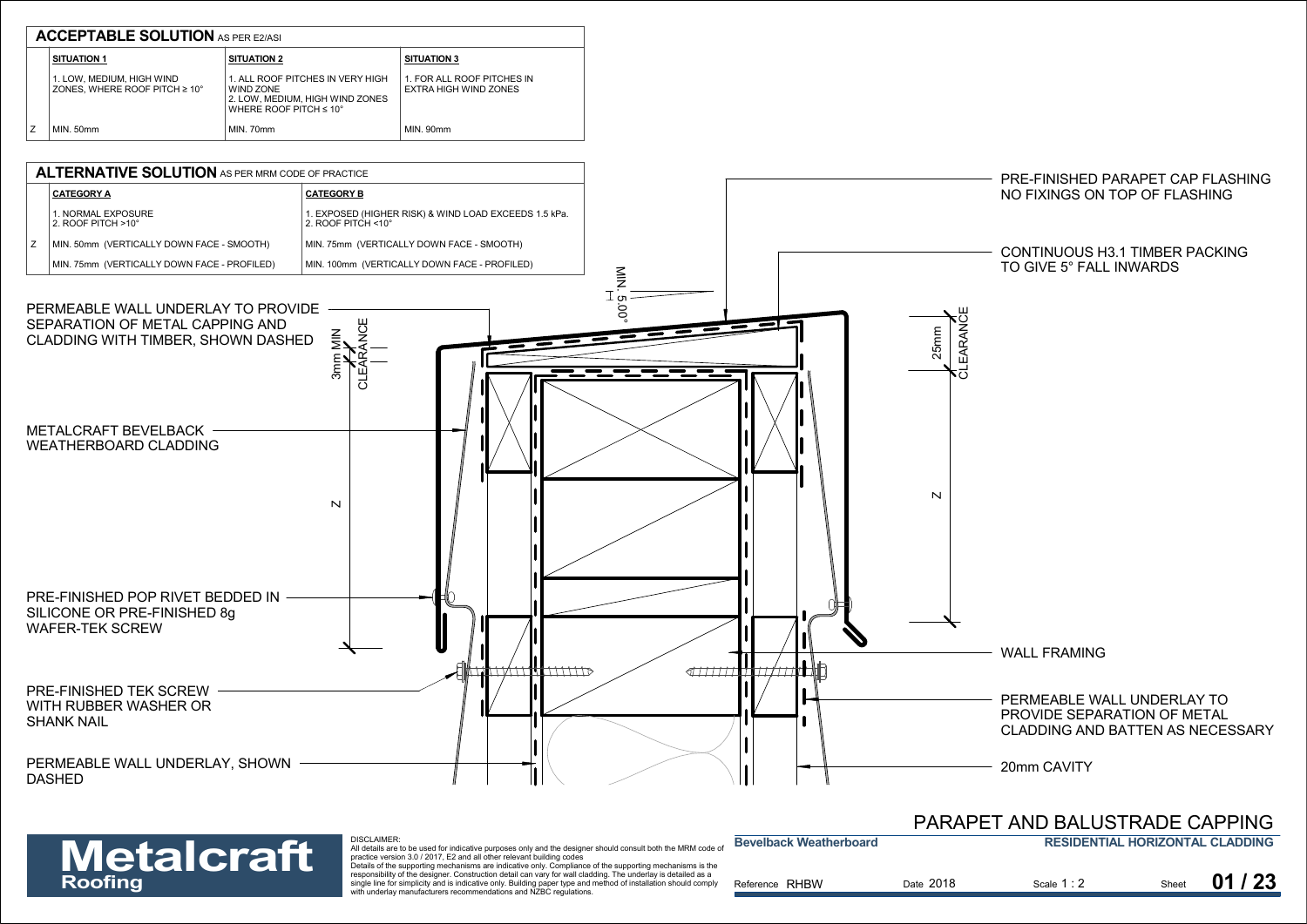



| <b>Metalcraft</b> | <b>DISCLAIMER:</b><br>All details are to be used for indicative purposes only and the designer should consult both the MRM code of<br>practice version 3.0 / 2017. E2 and all other relevant building codes                                                                                                                                                                                                       | <b>Bevelback Weatherboard</b> |           | <b>RESIDENTIAL HORIZONTAL CLADDING</b> |       |       |
|-------------------|-------------------------------------------------------------------------------------------------------------------------------------------------------------------------------------------------------------------------------------------------------------------------------------------------------------------------------------------------------------------------------------------------------------------|-------------------------------|-----------|----------------------------------------|-------|-------|
| Roofing           | Details of the supporting mechanisms are indicative only. Compliance of the supporting mechanisms is the<br>responsibility of the designer. Construction detail can vary for wall cladding. The underlay is detailed as a<br>single line for simplicity and is indicative only. Building paper type and method of installation should comply<br>with underlay manufacturers recommendations and NZBC regulations. | Reference RHBW                | Date 2018 | Scale 1:2                              | Sheet | 02/23 |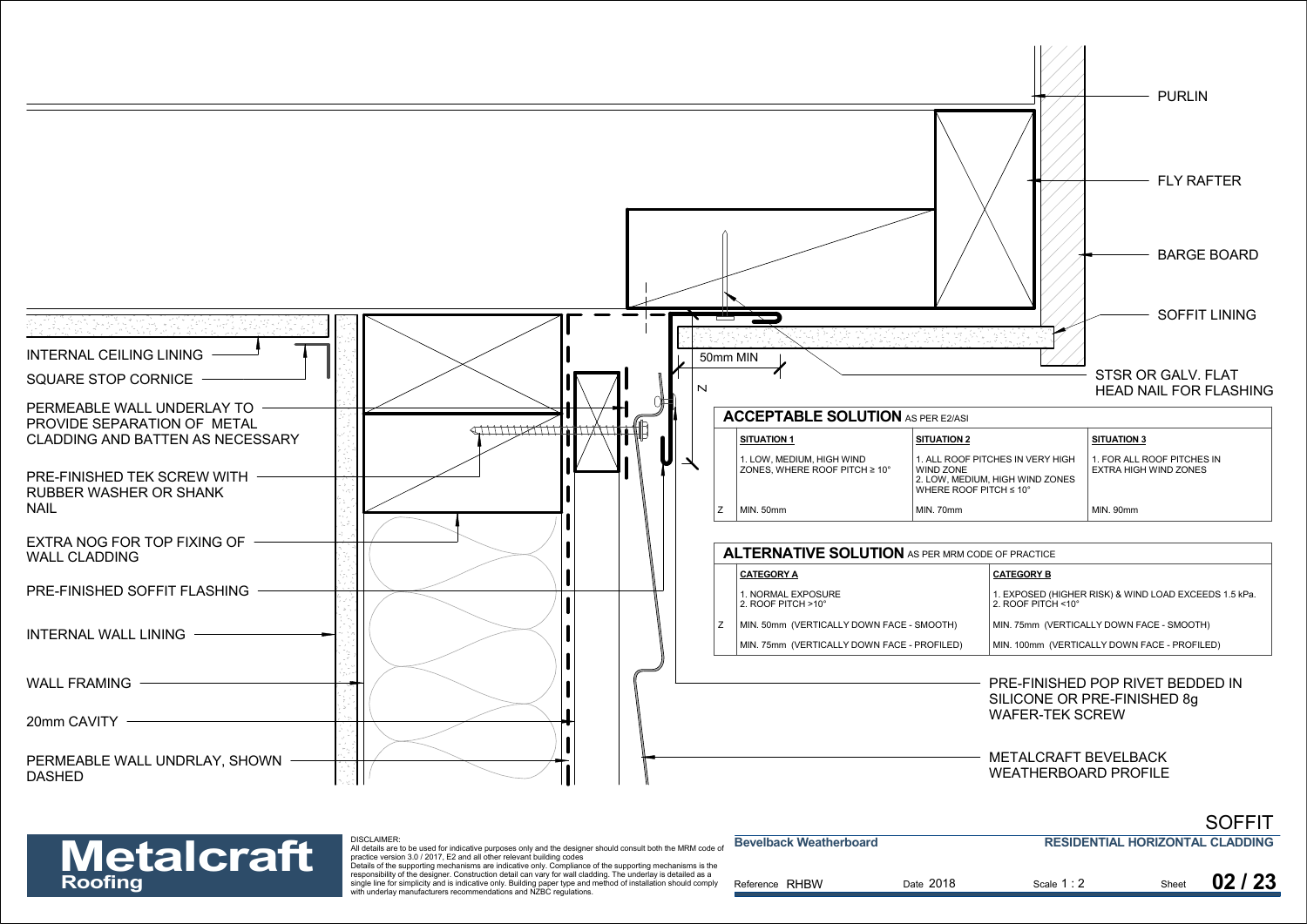



| <b>Metalcraft</b> | DISCLAIMER:<br>All details are to be used for indicative purposes only and the designer should consult both the MRM code of<br>practice version 3.0 / 2017. E2 and all other relevant building codes<br>Details of the supporting mechanisms are indicative only. Compliance of the supporting mechanisms is the | <b>Bevelback Weatherboard</b> |           | <b>RESIDENTIAL HORIZONTAL CLADDING</b> |       |       |
|-------------------|------------------------------------------------------------------------------------------------------------------------------------------------------------------------------------------------------------------------------------------------------------------------------------------------------------------|-------------------------------|-----------|----------------------------------------|-------|-------|
| Roofing           | responsibility of the designer. Construction detail can vary for wall cladding. The underlay is detailed as a<br>single line for simplicity and is indicative only. Building paper type and method of installation should comply<br>with underlay manufacturers recommendations and NZBC regulations.            | Reference RHBW                | Date 2018 | Scale 1:2                              | Sheet | 03/23 |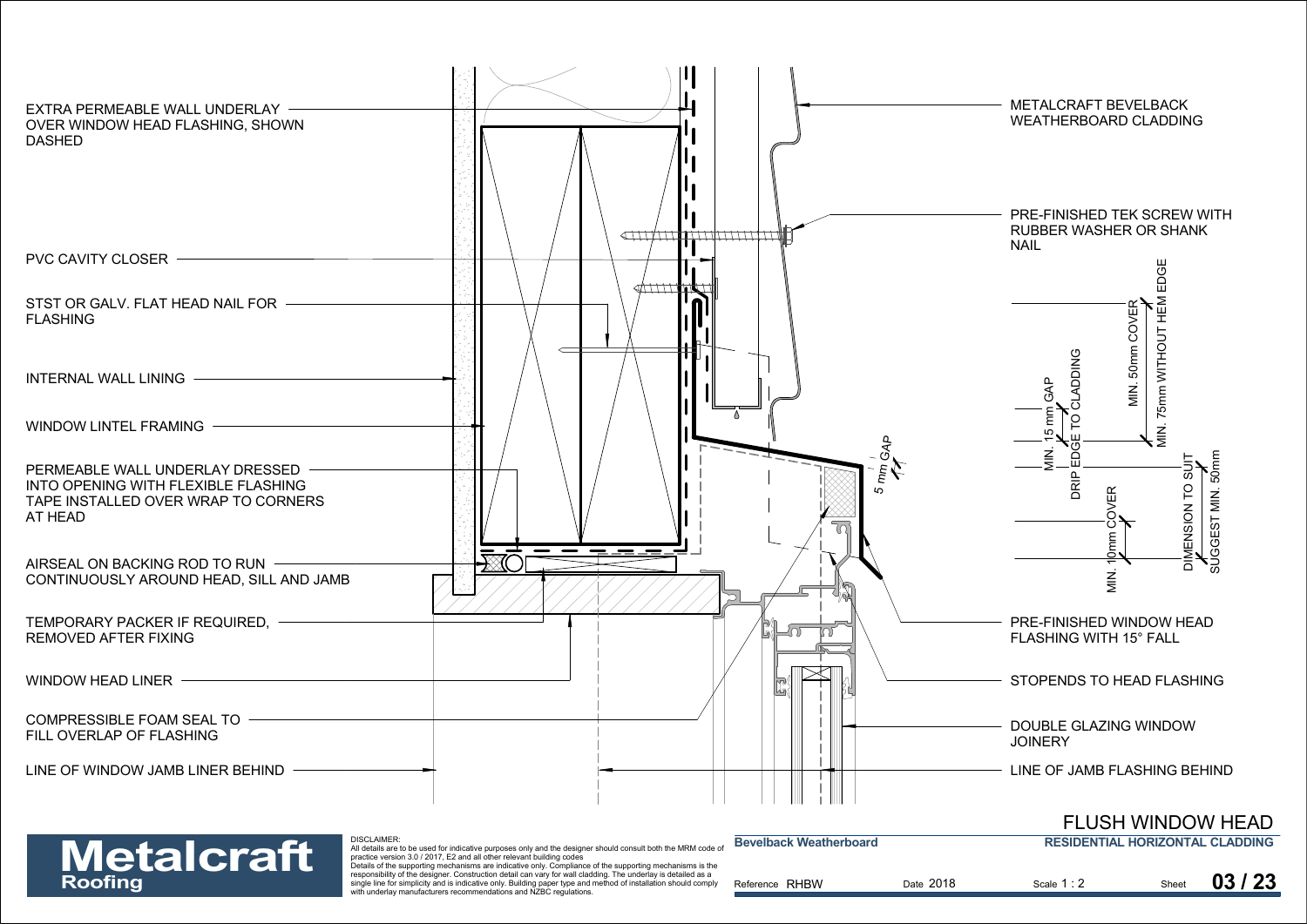

## FLUSH WINDOW SILL



| <b>Metalcraft</b> | <b>DISCLAIMER:</b><br>All details are to be used for indicative purposes only and the designer should consult both the MRM code of<br>practice version 3.0 / 2017. E2 and all other relevant building codes                                                                                                                                                                                                       | <b>Bevelback Weatherboard</b> |           | <b>RESIDENTIAL HORIZONTAL CLADDING</b> |       |       |
|-------------------|-------------------------------------------------------------------------------------------------------------------------------------------------------------------------------------------------------------------------------------------------------------------------------------------------------------------------------------------------------------------------------------------------------------------|-------------------------------|-----------|----------------------------------------|-------|-------|
| Roofing           | Details of the supporting mechanisms are indicative only. Compliance of the supporting mechanisms is the<br>responsibility of the designer. Construction detail can vary for wall cladding. The underlay is detailed as a<br>single line for simplicity and is indicative only. Building paper type and method of installation should comply<br>with underlay manufacturers recommendations and NZBC regulations. | Reference RHBW                | Date 2018 | Scale 1:2                              | Sheet | 04/23 |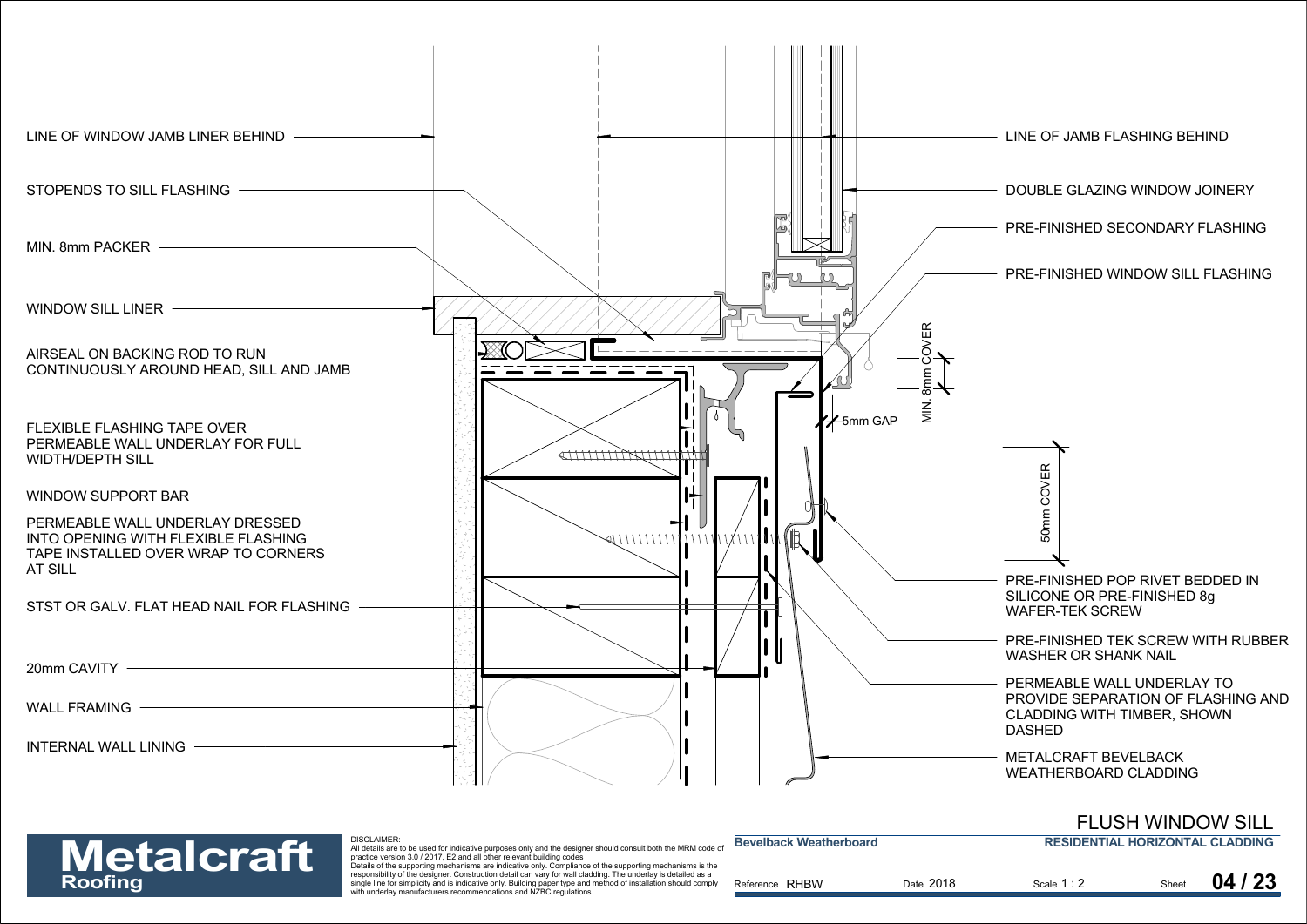



DISCLAIMER:

| <b>Metalcraft</b> | <b>DISCLAIMER</b><br>All details are to be used for indicative purposes only and the designer should consult both the MRM code or<br>practice version 3.0 / 2017. E2 and all other relevant building codes<br>Details of the supporting mechanisms are indicative only. Compliance of the supporting mechanisms is the | <b>Bevelback Weatherboard</b> |           | <b>RESIDENTIAL HORIZONTAL CLADDING</b> |       |       |
|-------------------|------------------------------------------------------------------------------------------------------------------------------------------------------------------------------------------------------------------------------------------------------------------------------------------------------------------------|-------------------------------|-----------|----------------------------------------|-------|-------|
| Roofing           | responsibility of the designer. Construction detail can vary for wall cladding. The underlay is detailed as a<br>single line for simplicity and is indicative only. Building paper type and method of installation should comply<br>with underlay manufacturers recommendations and NZBC regulations.                  | Reference RHBW                | Date 2018 | Scale 1:2                              | Sheet | 05/23 |

FLUSH WINDOW JAMB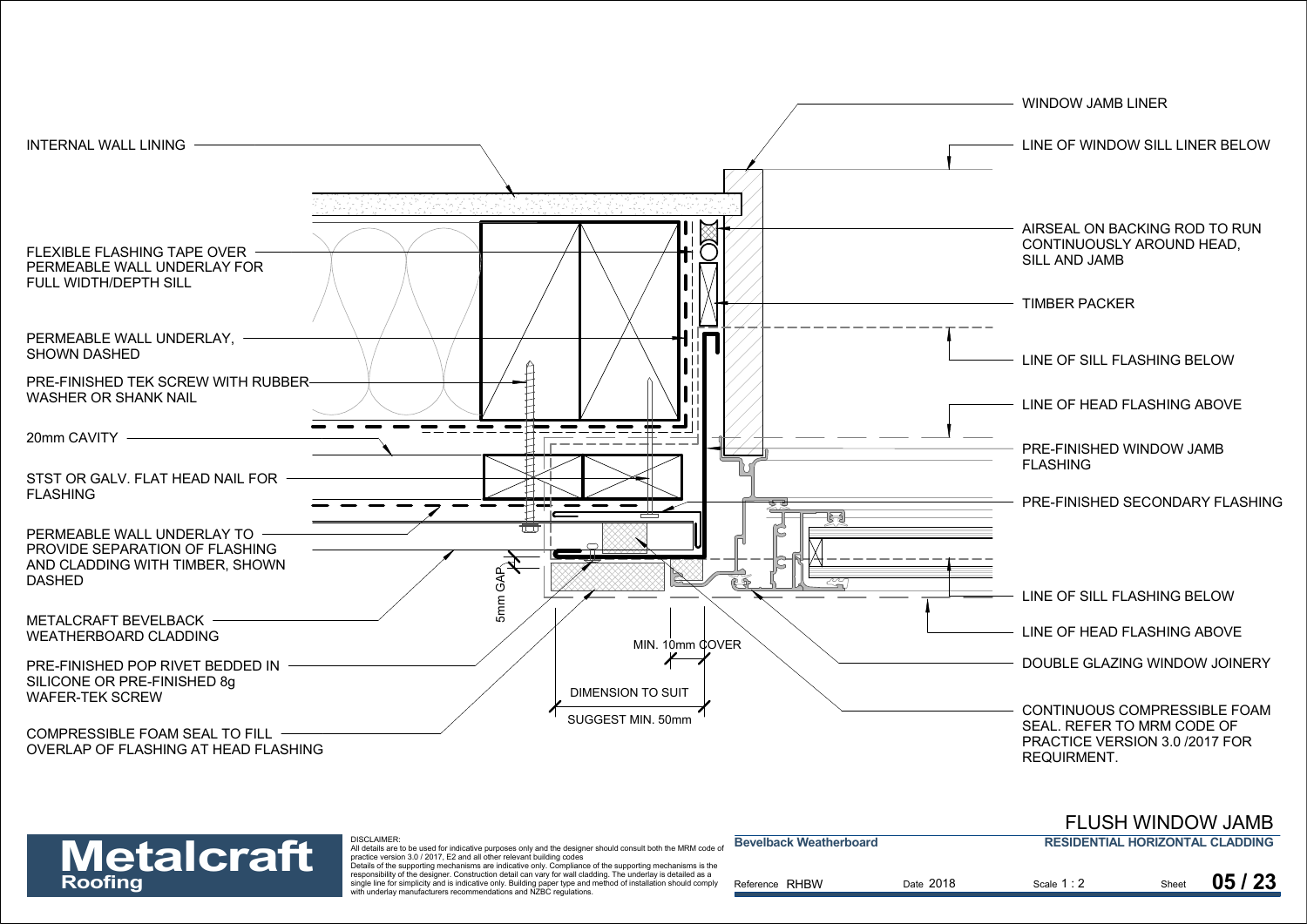

### **RESIDENTIAL HORIZONTAL CLADDING**RECESSED WINDOW HEAD

## **Metalcraft**

DISCLAIMER:<br>All details are to be used for indicative purposes only and the designer should consult both the MRM code of<br>practice version 3.0 / 2017, E2 and all other relevant building codes<br>Details of the supporting mecha

| <b>Metalcraft</b> | <b>UIJULAINER.</b><br>All details are to be used for indicative purposes only and the designer should consult both the MRM code of<br>practice version 3.0 / 2017. E2 and all other relevant building codes<br>Details of the supporting mechanisms are indicative only. Compliance of the supporting mechanisms is the | <b>Bevelback Weatherboard</b> |           | <b>RESIDENTIAL HORIZONTAL CLADDING</b> |       |       |
|-------------------|-------------------------------------------------------------------------------------------------------------------------------------------------------------------------------------------------------------------------------------------------------------------------------------------------------------------------|-------------------------------|-----------|----------------------------------------|-------|-------|
| Roofing           | responsibility of the designer. Construction detail can vary for wall cladding. The underlay is detailed as a<br>single line for simplicity and is indicative only. Building paper type and method of installation should compl<br>with underlay manufacturers recommendations and NZBC regulations.                    | Reference RHBW                | Date 2018 | Scale 1:2                              | Sheet | 06/23 |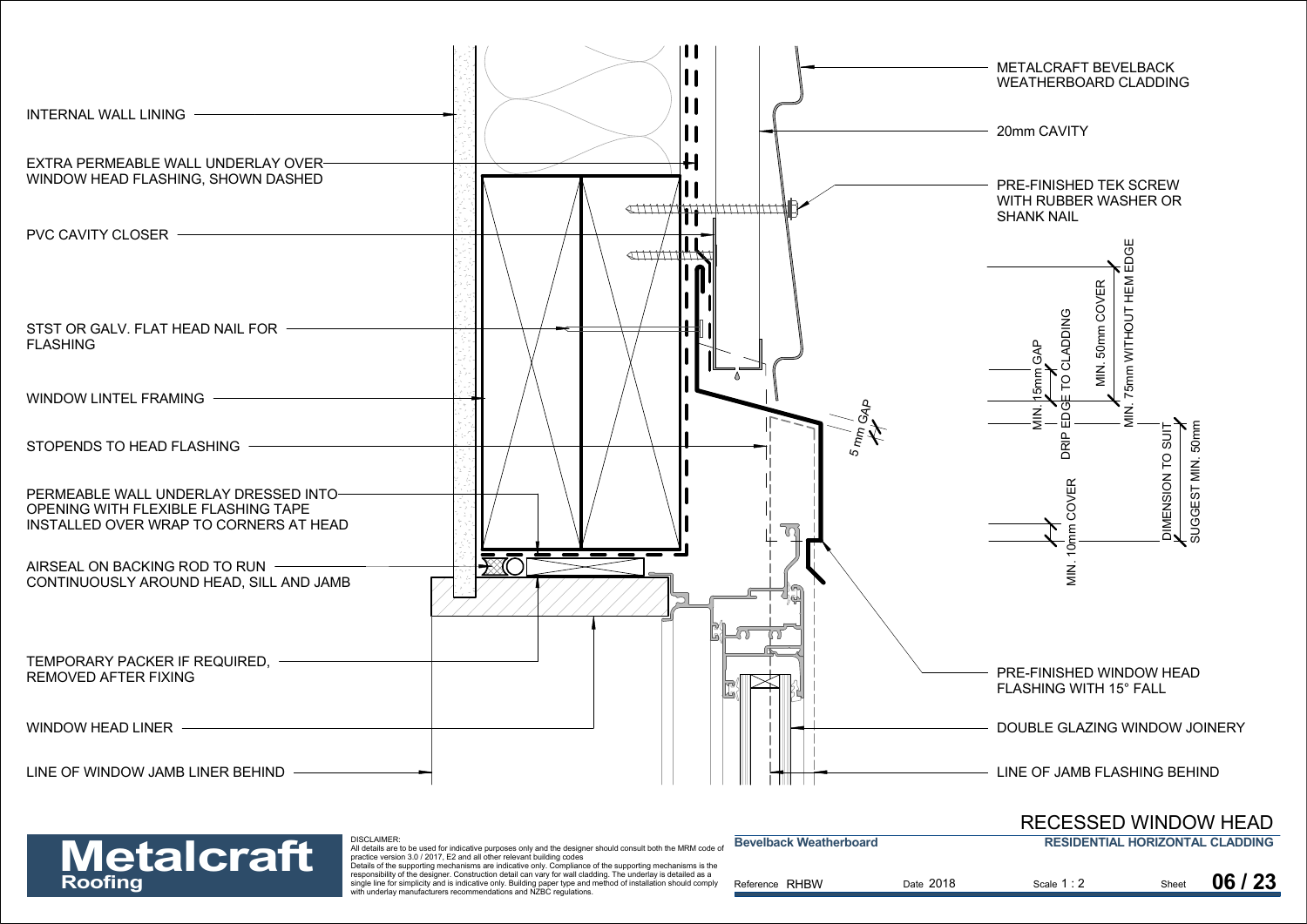



| <b>Metalcraft</b> | DISCLAIMER:<br>All details are to be used for indicative purposes only and the designer should consult both the MRM code of<br>practice version 3.0 / 2017. E2 and all other relevant building codes<br>Details of the supporting mechanisms are indicative only. Compliance of the supporting mechanisms is the | <b>Bevelback Weatherboard</b> |           | <b>RESIDENTIAL HORIZONTAL CLADDING</b> |       |       |
|-------------------|------------------------------------------------------------------------------------------------------------------------------------------------------------------------------------------------------------------------------------------------------------------------------------------------------------------|-------------------------------|-----------|----------------------------------------|-------|-------|
| Roofing           | responsibility of the designer. Construction detail can vary for wall cladding. The underlay is detailed as a<br>single line for simplicity and is indicative only. Building paper type and method of installation should comply<br>with underlay manufacturers recommendations and NZBC regulations.            | Reference RHBW                | Date 2018 | Scale 1:2                              | Sheet | 07/23 |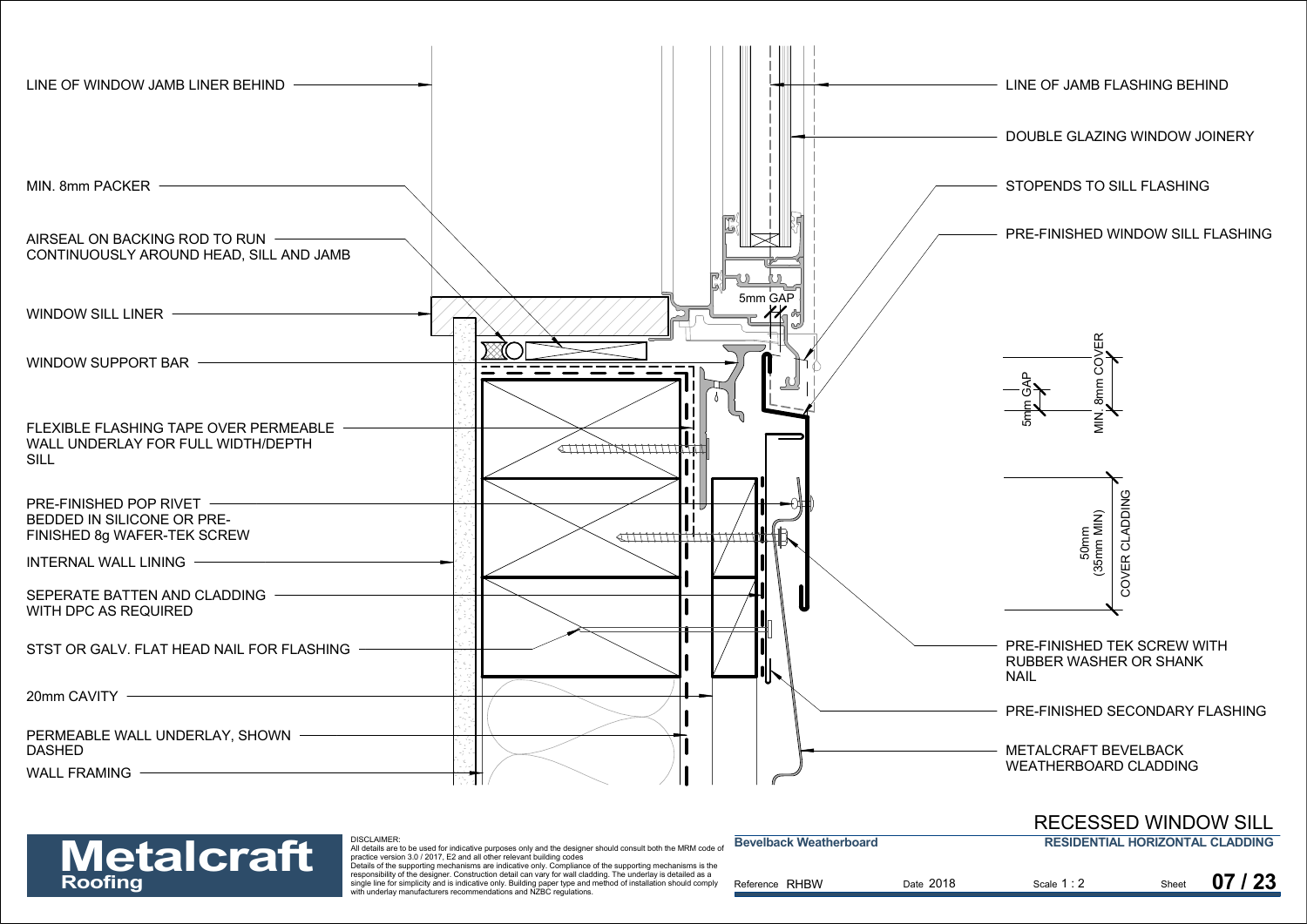

| <b>Metalcraft</b> | DISCLAIMER:<br>All details are to be used for indicative purposes only and the designer should consult both the MRM code of<br>practice version 3.0 / 2017. E2 and all other relevant building codes<br>Details of the supporting mechanisms are indicative only. Compliance of the supporting mechanisms is the | <b>Bevelback Weatherboard</b> |           | <b>RESIDENTIAL HORIZONTAL CLADDING</b> |       |       |
|-------------------|------------------------------------------------------------------------------------------------------------------------------------------------------------------------------------------------------------------------------------------------------------------------------------------------------------------|-------------------------------|-----------|----------------------------------------|-------|-------|
| Roofing           | responsibility of the designer. Construction detail can vary for wall cladding. The underlay is detailed as a<br>single line for simplicity and is indicative only. Building paper type and method of installation should comply<br>with underlay manufacturers recommendations and NZBC regulations.            | Reference RHBW                | Date 2018 | Scale 1:2                              | Sheet | 08/23 |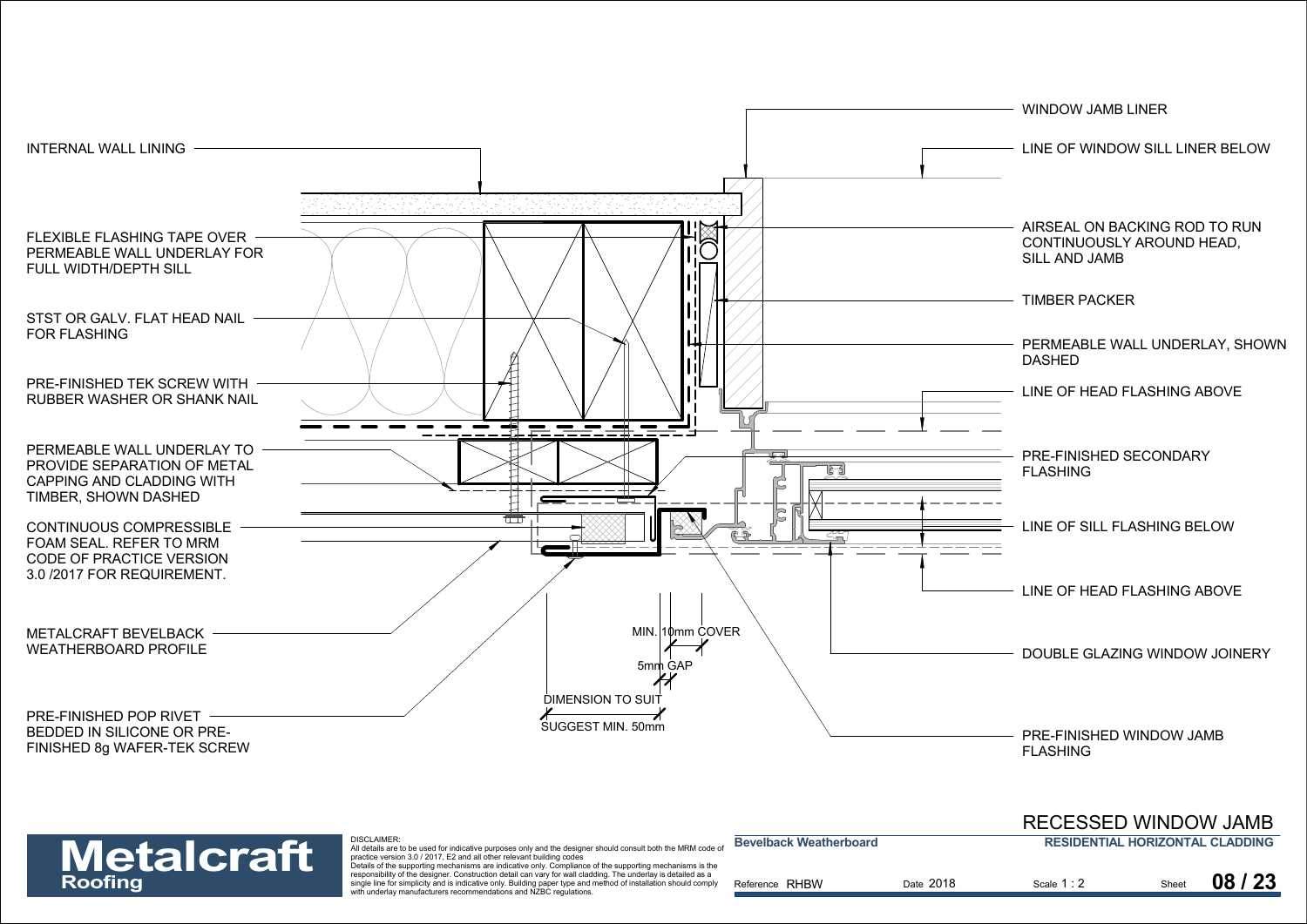

### **RESIDENTIAL HORIZONTAL CLADDING**BUTT WINDOW HEAD

| <b>Metalcraft</b> |  |
|-------------------|--|
| <b>Roofing</b>    |  |

DISCLAIMER:

| <b>Metalcraft</b> | <b>UIJULAINER.</b><br>All details are to be used for indicative purposes only and the designer should consult both the MRM code of<br>practice version 3.0 / 2017. E2 and all other relevant building codes<br>Details of the supporting mechanisms are indicative only. Compliance of the supporting mechanisms is the | <b>Bevelback Weatherboard</b> |           | <b>RESIDENTIAL HORIZONTAL CLADDING</b> |       |         |
|-------------------|-------------------------------------------------------------------------------------------------------------------------------------------------------------------------------------------------------------------------------------------------------------------------------------------------------------------------|-------------------------------|-----------|----------------------------------------|-------|---------|
| Roofing           | responsibility of the designer. Construction detail can vary for wall cladding. The underlay is detailed as a<br>single line for simplicity and is indicative only. Building paper type and method of installation should comply<br>with underlay manufacturers recommendations and NZBC regulations.                   | Reference RHBW                | Date 2018 | Scale 1:2                              | Sheet | 09 / 23 |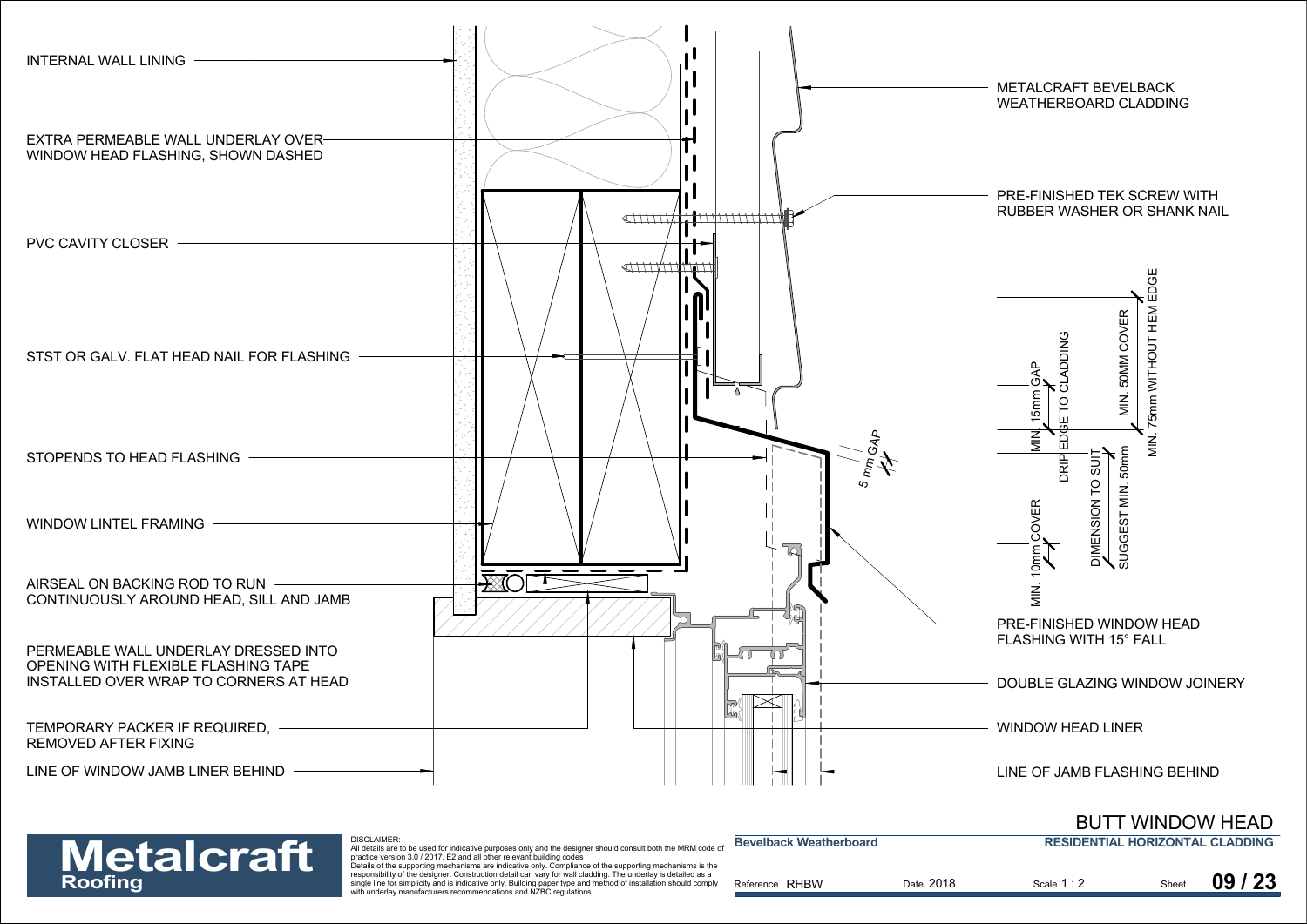

## BUTT WINDOW SILL



| <b>Metalcraft</b> | DISCLAIMER.<br>All details are to be used for indicative purposes only and the designer should consult both the MRM code of<br>practice version 3.0 / 2017. E2 and all other relevant building codes                                                                                                                                                                                                              | <b>Bevelback Weatherboard</b> |           | <b>RESIDENTIAL HORIZONTAL CLADDING</b> |       |       |
|-------------------|-------------------------------------------------------------------------------------------------------------------------------------------------------------------------------------------------------------------------------------------------------------------------------------------------------------------------------------------------------------------------------------------------------------------|-------------------------------|-----------|----------------------------------------|-------|-------|
| Roofing           | Details of the supporting mechanisms are indicative only. Compliance of the supporting mechanisms is the<br>responsibility of the designer. Construction detail can vary for wall cladding. The underlay is detailed as a<br>single line for simplicity and is indicative only. Building paper type and method of installation should comply<br>with underlay manufacturers recommendations and NZBC regulations. | Reference RHBW                | Date 2018 | Scale 1:2                              | Sheet | 10/23 |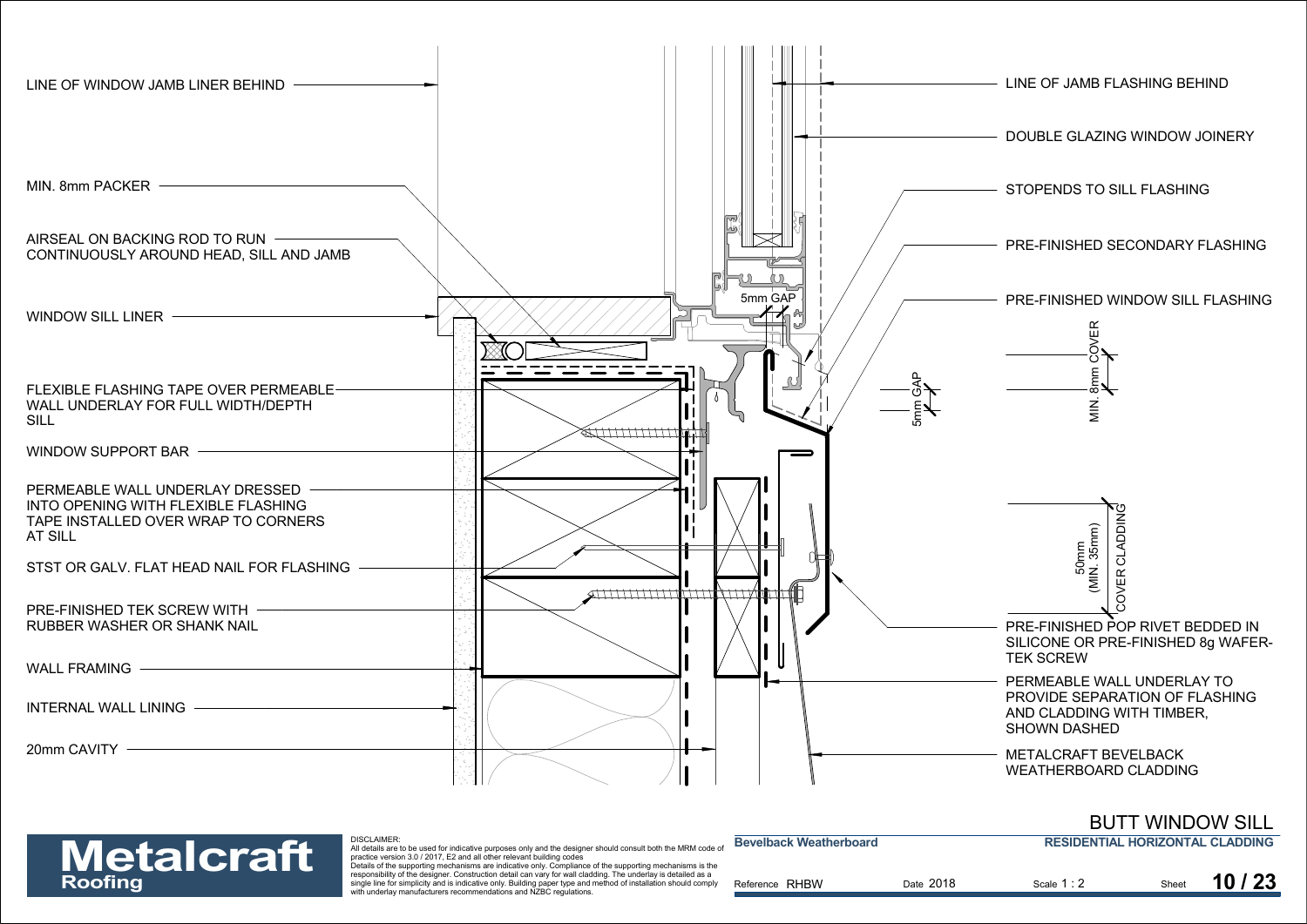

|                   |                                                                                                                                                                                                                                                                                                                         |                               |           | <b>BUTT WINDOW JAMB</b>                |       |  |
|-------------------|-------------------------------------------------------------------------------------------------------------------------------------------------------------------------------------------------------------------------------------------------------------------------------------------------------------------------|-------------------------------|-----------|----------------------------------------|-------|--|
| <b>Metalcraft</b> | <b>DISCLAIMER:</b><br>All details are to be used for indicative purposes only and the designer should consult both the MRM code of<br>practice version 3.0 / 2017, E2 and all other relevant building codes<br>Details of the supporting mechanisms are indicative only. Compliance of the supporting mechanisms is the | <b>Bevelback Weatherboard</b> |           | <b>RESIDENTIAL HORIZONTAL CLADDING</b> |       |  |
| <b>Roofing</b>    | responsibility of the designer. Construction detail can vary for wall cladding. The underlay is detailed as a<br>single line for simplicity and is indicative only. Building paper type and method of installation should comply<br>with underlay manufacturers recommendations and NZBC regulations.                   | Reference RHBW                | Date 2018 | Scale 1:2                              | Sheet |  |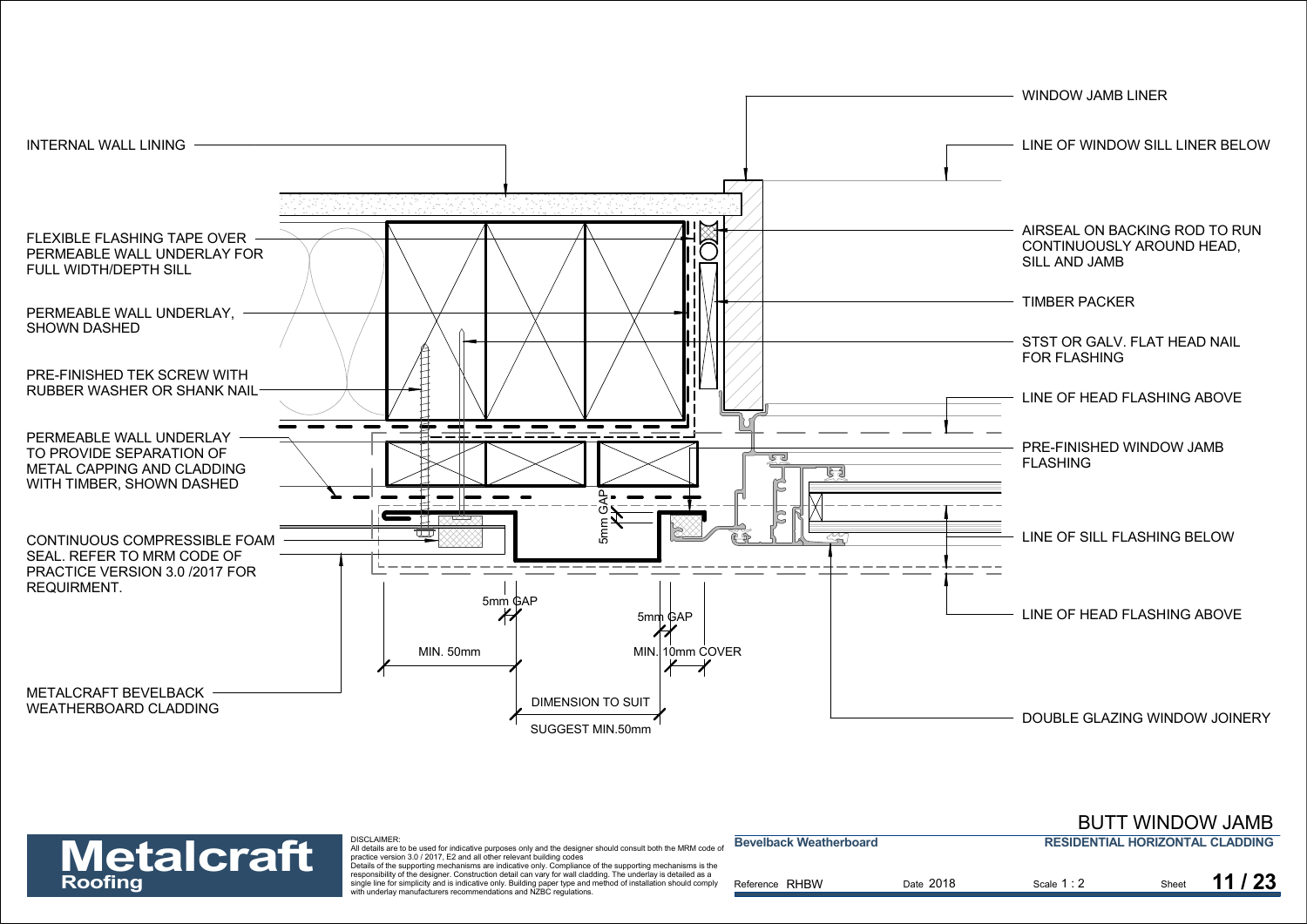



| <b>Metalcraft</b> | <b>DISCLAIMER:</b><br>All details are to be used for indicative purposes only and the designer should consult both the MRM code of<br>practice version 3.0 / 2017. E2 and all other relevant building codes                                                                                                                                                                                                       | <b>Bevelback Weatherboard</b> |           | <b>RESIDENTIAL HORIZONTAL CLADDING</b> |       |  |
|-------------------|-------------------------------------------------------------------------------------------------------------------------------------------------------------------------------------------------------------------------------------------------------------------------------------------------------------------------------------------------------------------------------------------------------------------|-------------------------------|-----------|----------------------------------------|-------|--|
| Roofing           | Details of the supporting mechanisms are indicative only. Compliance of the supporting mechanisms is the<br>responsibility of the designer. Construction detail can vary for wall cladding. The underlay is detailed as a<br>single line for simplicity and is indicative only. Building paper type and method of installation should comply<br>with underlay manufacturers recommendations and NZBC regulations. | Reference RHBW                | Date 2018 | Scale 1:2                              | Sheet |  |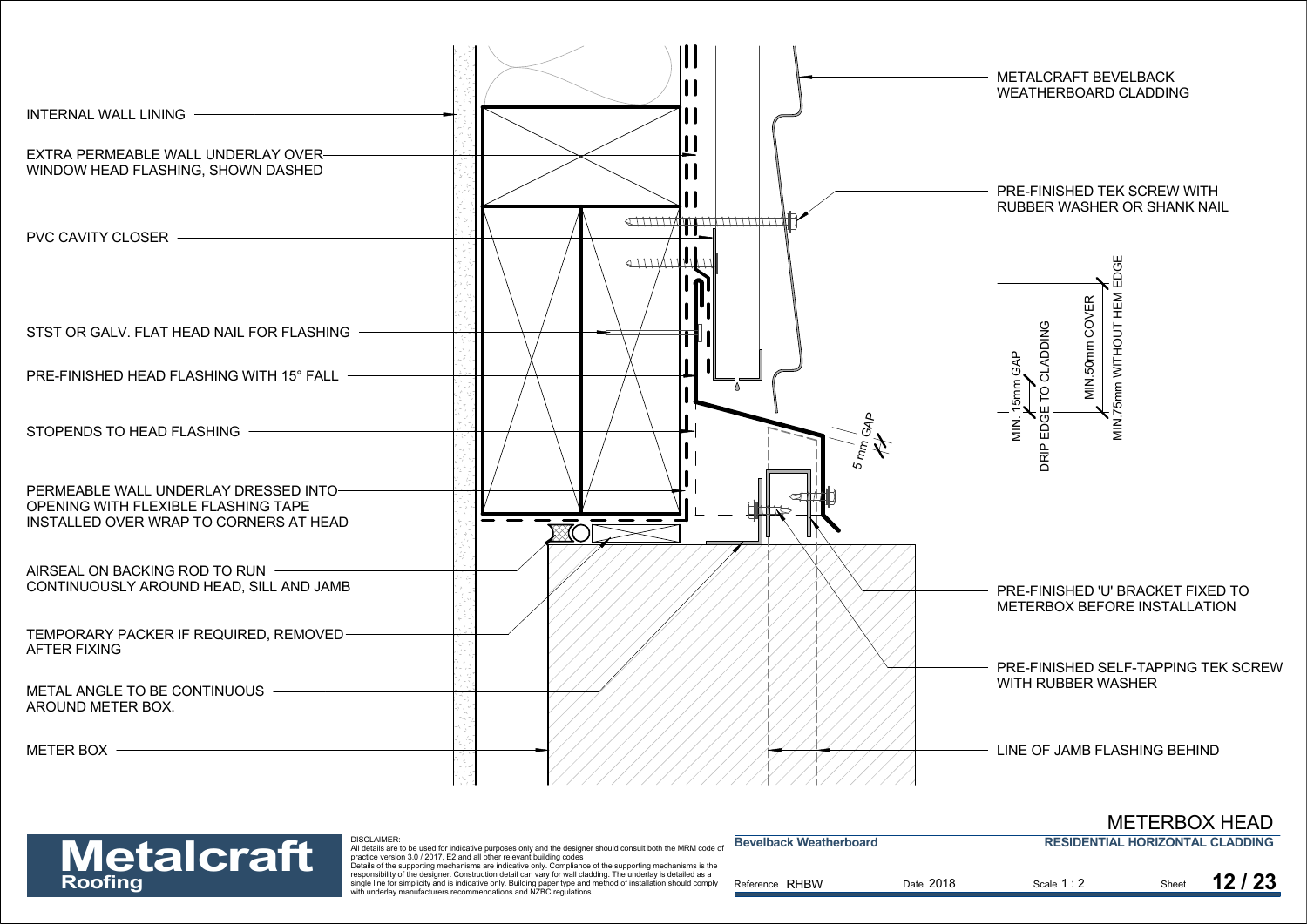

| <b>Metalcraft</b> | DISCLAIMER:<br>All details are to be used for indicative purposes only and the designer should consult both the MRM code of<br>practice version 3.0 / 2017. E2 and all other relevant building codes                                                                                                                                                                                                              | <b>Bevelback Weatherboard</b> |           | <b>RESIDENTIAL HORIZONTAL CLADDING</b> |       |       |
|-------------------|-------------------------------------------------------------------------------------------------------------------------------------------------------------------------------------------------------------------------------------------------------------------------------------------------------------------------------------------------------------------------------------------------------------------|-------------------------------|-----------|----------------------------------------|-------|-------|
| Roofing           | Details of the supporting mechanisms are indicative only. Compliance of the supporting mechanisms is the<br>responsibility of the designer. Construction detail can vary for wall cladding. The underlay is detailed as a<br>single line for simplicity and is indicative only. Building paper type and method of installation should comply<br>with underlay manufacturers recommendations and NZBC regulations. | Reference RHBW                | Date 2018 | Scale 1:2                              | Sheet | 13/23 |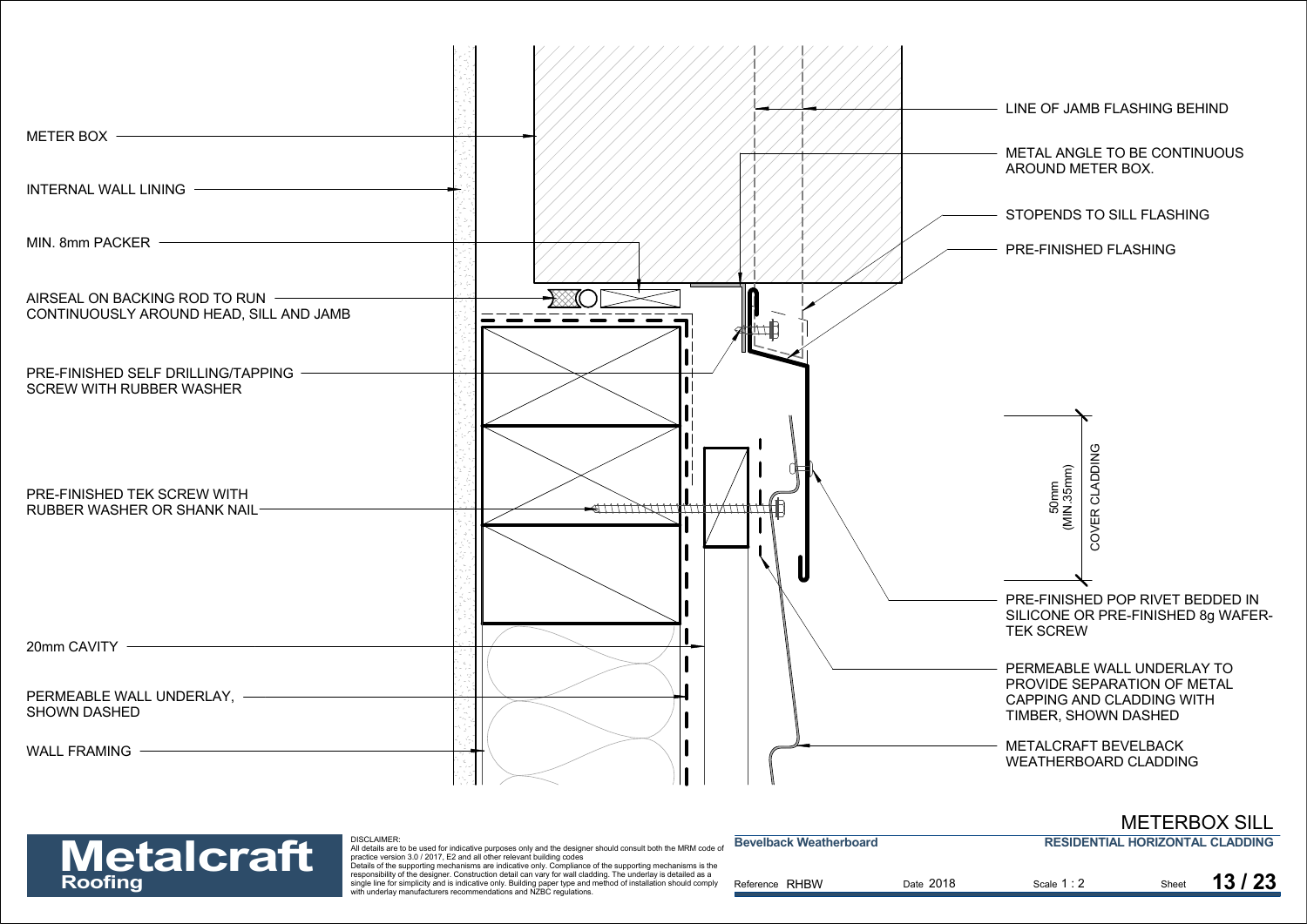

|                   |                                                                                                                                                                                                                                                                                                                         |                               |           |                                        |       | <b>METERBOX JAMB</b> |
|-------------------|-------------------------------------------------------------------------------------------------------------------------------------------------------------------------------------------------------------------------------------------------------------------------------------------------------------------------|-------------------------------|-----------|----------------------------------------|-------|----------------------|
| <b>Metalcraft</b> | <b>DISCLAIMER:</b><br>All details are to be used for indicative purposes only and the designer should consult both the MRM code of<br>practice version 3.0 / 2017, E2 and all other relevant building codes<br>Details of the supporting mechanisms are indicative only. Compliance of the supporting mechanisms is the | <b>Bevelback Weatherboard</b> |           | <b>RESIDENTIAL HORIZONTAL CLADDING</b> |       |                      |
| Roofing           | responsibility of the designer. Construction detail can vary for wall cladding. The underlay is detailed as a<br>single line for simplicity and is indicative only. Building paper type and method of installation should comply<br>with underlay manufacturers recommendations and NZBC regulations.                   | Reference RHBW                | Date 2018 | Scale 1:2                              | Sheet | 14/23                |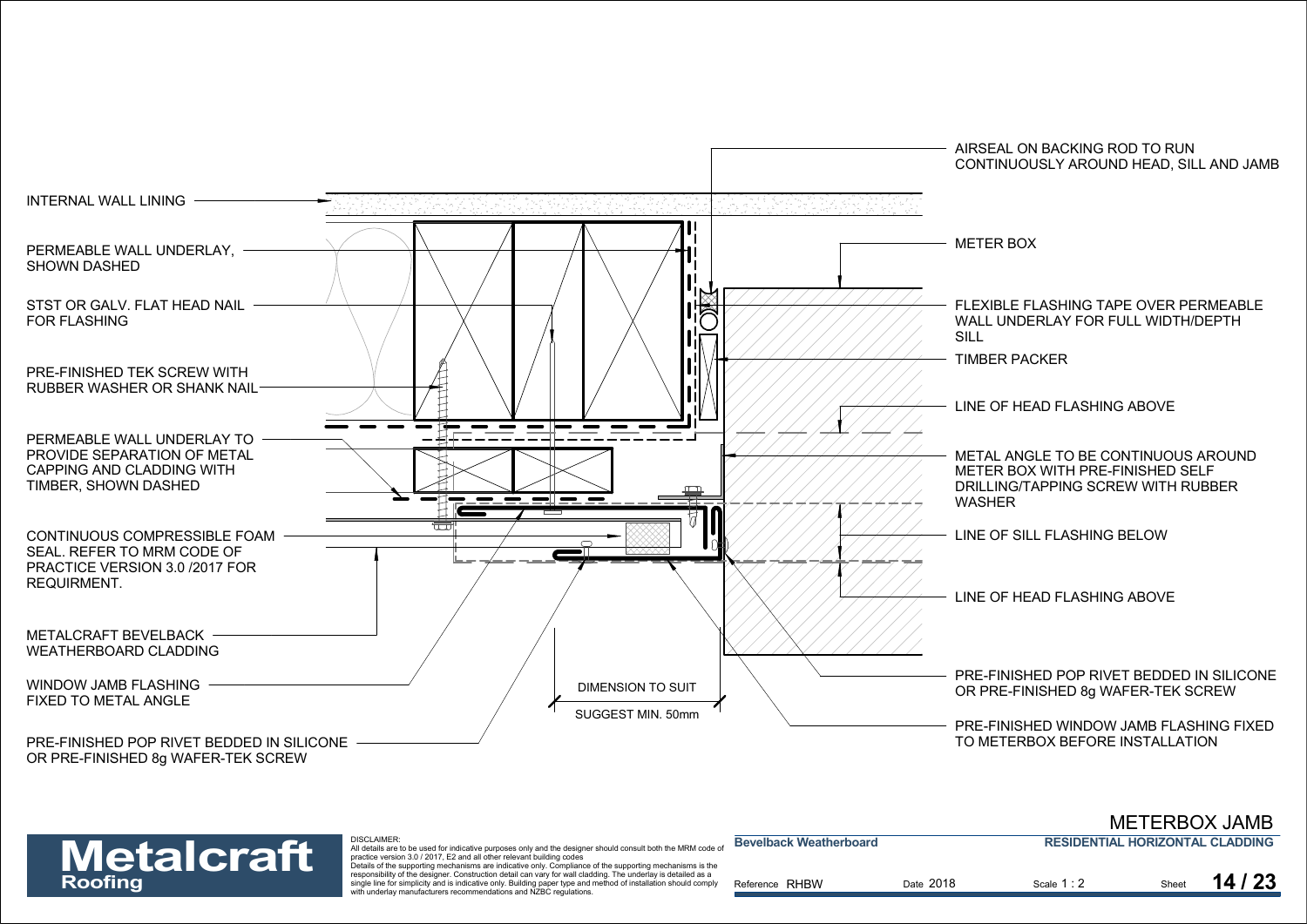

| <b>Metalcraft</b> | DISCLAIMER:<br>All details are to be used for indicative purposes only and the designer should consult both the MRM code of<br>practice version 3.0 / 2017. E2 and all other relevant building codes<br>Details of the supporting mechanisms are indicative only. Compliance of the supporting mechanisms is the | <b>Bevelback Weatherboard</b> | <b>RESIDENTIAL HORIZONTAL CLADDING</b> |           |       |       |
|-------------------|------------------------------------------------------------------------------------------------------------------------------------------------------------------------------------------------------------------------------------------------------------------------------------------------------------------|-------------------------------|----------------------------------------|-----------|-------|-------|
| Roofing           | responsibility of the designer. Construction detail can vary for wall cladding. The underlay is detailed as a<br>single line for simplicity and is indicative only. Building paper type and method of installation should comply<br>with underlay manufacturers recommendations and NZBC regulations.            | Reference RHBW                | Date 2018                              | Scale 1:2 | Sheet | 15/23 |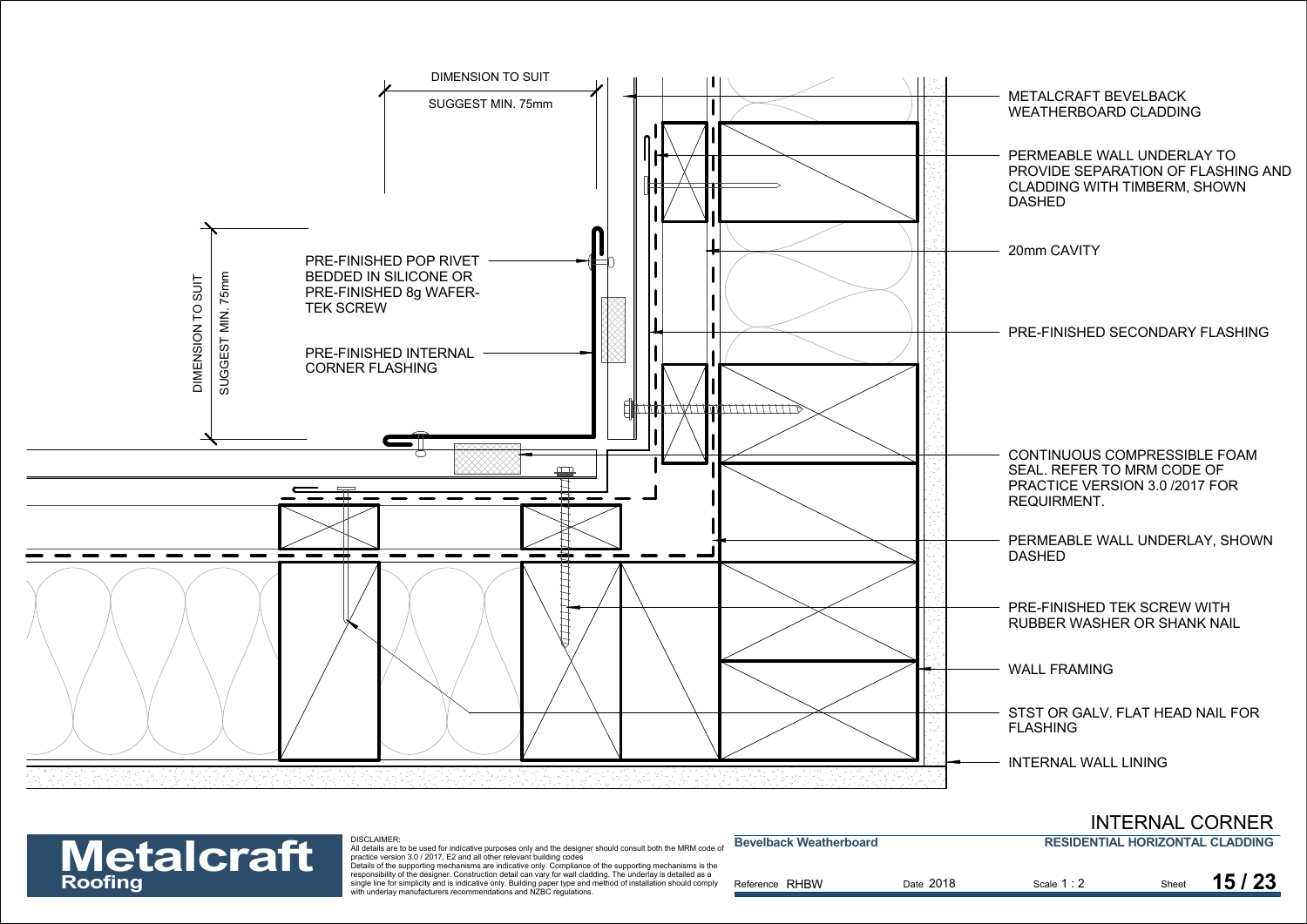

## EXTERNAL CORNER

**RESIDENTIAL HORIZONTAL CLADDING**

| <b>Metalcraft</b> |  |
|-------------------|--|
| Roofing           |  |

DISCLAIMER:

| <b>Metalcraft</b> | <b>DISCLAIMER.</b><br>All details are to be used for indicative purposes only and the designer should consult both the MRM code of                                                                                                                                                                                                                                                                                    | Bevelback Weatherboard |           | <b>RESIDENTIAL HORIZONTAL CLADDING</b> |       |
|-------------------|-----------------------------------------------------------------------------------------------------------------------------------------------------------------------------------------------------------------------------------------------------------------------------------------------------------------------------------------------------------------------------------------------------------------------|------------------------|-----------|----------------------------------------|-------|
| Roofing           | practice version 3.0 / 2017. E2 and all other relevant building codes<br>Details of the supporting mechanisms are indicative only. Compliance of the supporting mechanisms is the<br>responsibility of the designer. Construction detail can vary for wall cladding. The underlay is detailed as a<br>single line for simplicity and is indicative only. Building paper type and method of installation should comply | Reference RHBW         | Date 2018 | Scale 1:2                              | 16/23 |
|                   | with underlay manufacturers recommendations and NZBC regulations.                                                                                                                                                                                                                                                                                                                                                     |                        |           |                                        |       |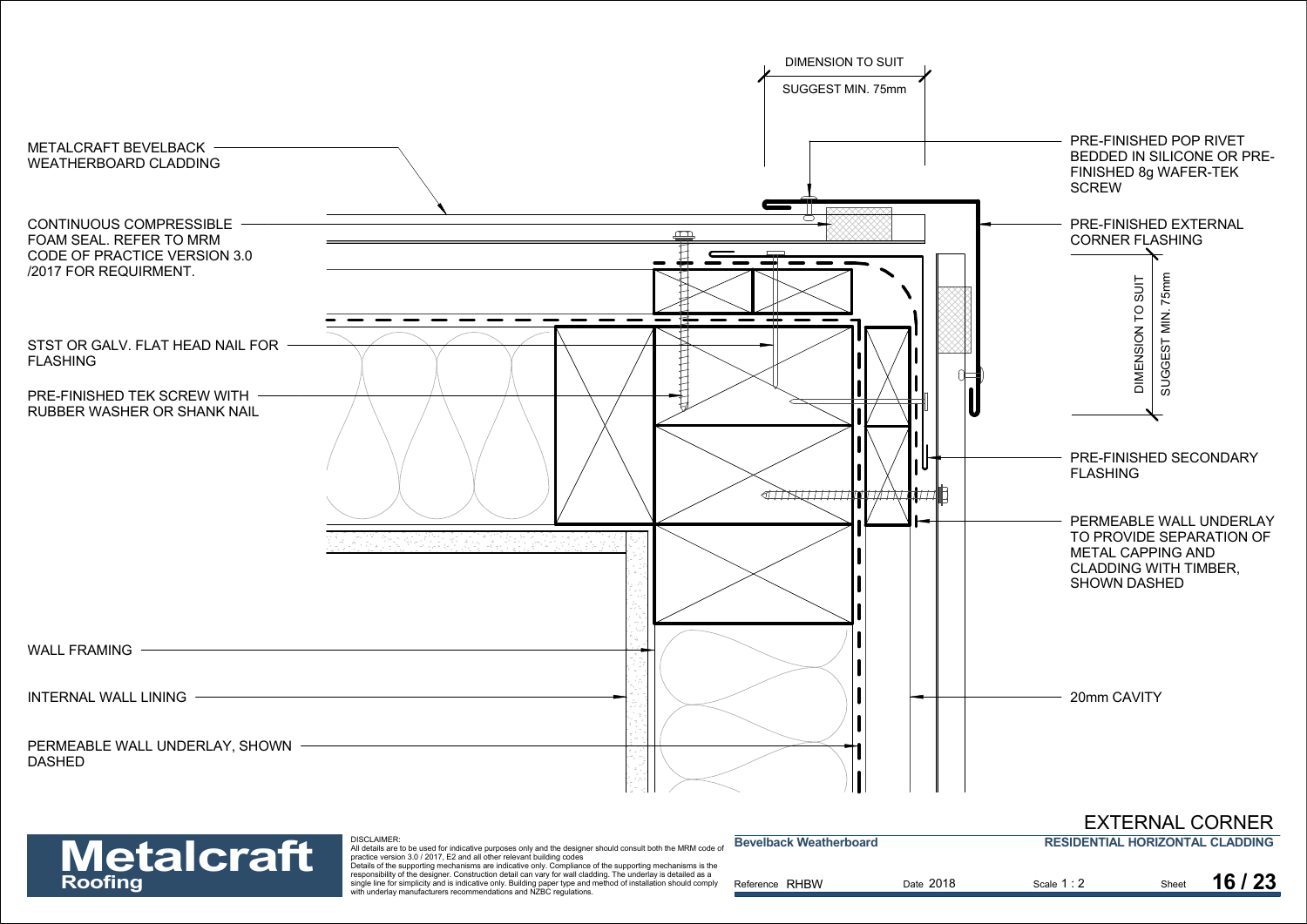



| INTERNAL CORNER BOX TYPE |  |                                        |  |  |
|--------------------------|--|----------------------------------------|--|--|
|                          |  | <b>DECIDENTIAL HODIZONTAL CLADDING</b> |  |  |

| <b>Metalcraft</b> | <b>DISCLAIMER</b><br>All details are to be used for indicative purposes only and the designer should consult both the MRM code or<br>practice version 3.0 / 2017. E2 and all other relevant building codes                       | <b>Bevelback Weatherboard</b> |           | <b>RESIDENTIAL HORIZONTAL CLADDING</b> |       |       |
|-------------------|----------------------------------------------------------------------------------------------------------------------------------------------------------------------------------------------------------------------------------|-------------------------------|-----------|----------------------------------------|-------|-------|
|                   | Details of the supporting mechanisms are indicative only. Compliance of the supporting mechanisms is the                                                                                                                         |                               |           |                                        |       |       |
| Roofing           | responsibility of the designer. Construction detail can vary for wall cladding. The underlay is detailed as a<br>single line for simplicity and is indicative only. Building paper type and method of installation should comply | Reference RHBW                | Date 2018 | Scale 1:2                              | Sheet | 17/23 |
|                   | with underlay manufacturers recommendations and NZBC regulations.                                                                                                                                                                |                               |           |                                        |       |       |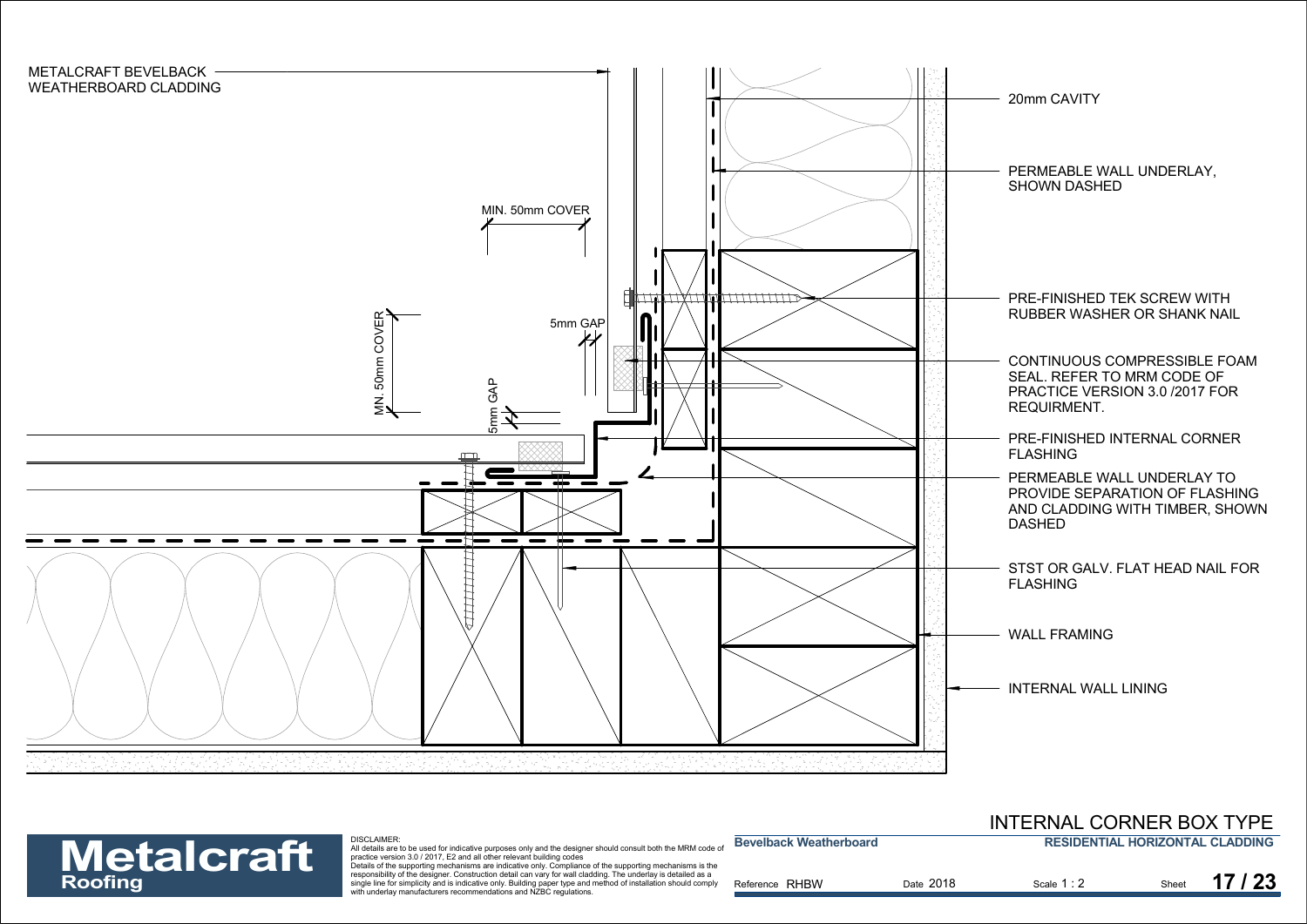

| <b>Metalcraft</b> | <b>DISCLAIMER:</b><br>All details are to be used for indicative purposes only and the designer should consult both the MRM code of<br>practice version 3.0 / 2017. E2 and all other relevant building codes                                                                                                                                                                                                       | <b>Bevelback Weatherboard</b> |           | <b>RESIDENTIAL HORIZONTAL CLADDING</b> |       |
|-------------------|-------------------------------------------------------------------------------------------------------------------------------------------------------------------------------------------------------------------------------------------------------------------------------------------------------------------------------------------------------------------------------------------------------------------|-------------------------------|-----------|----------------------------------------|-------|
| Roofing           | Details of the supporting mechanisms are indicative only. Compliance of the supporting mechanisms is the<br>responsibility of the designer. Construction detail can vary for wall cladding. The underlay is detailed as a<br>single line for simplicity and is indicative only. Building paper type and method of installation should comply<br>with underlay manufacturers recommendations and NZBC regulations. | Reference RHBW                | Date 2018 | Scale 1:2                              | 18/23 |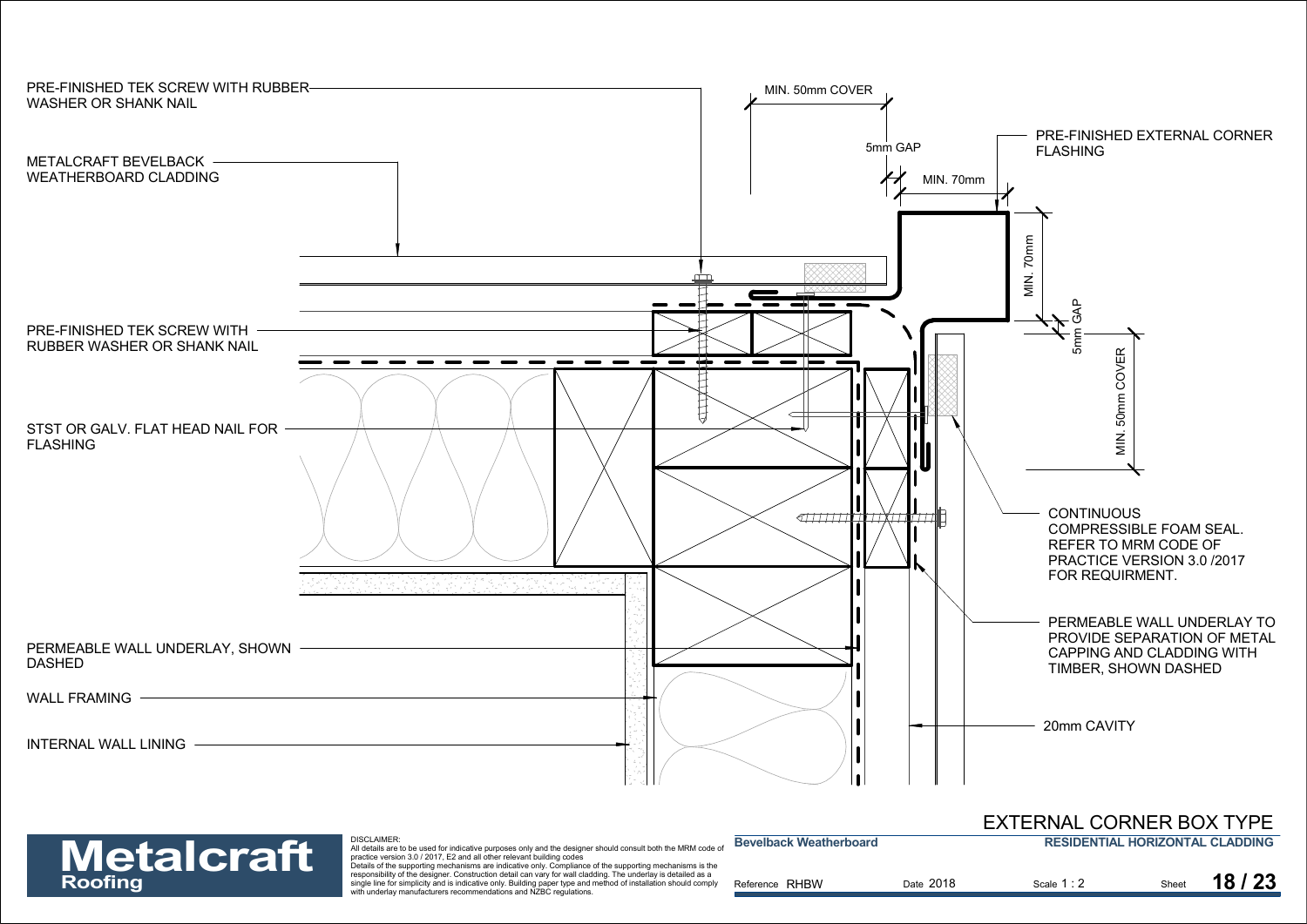

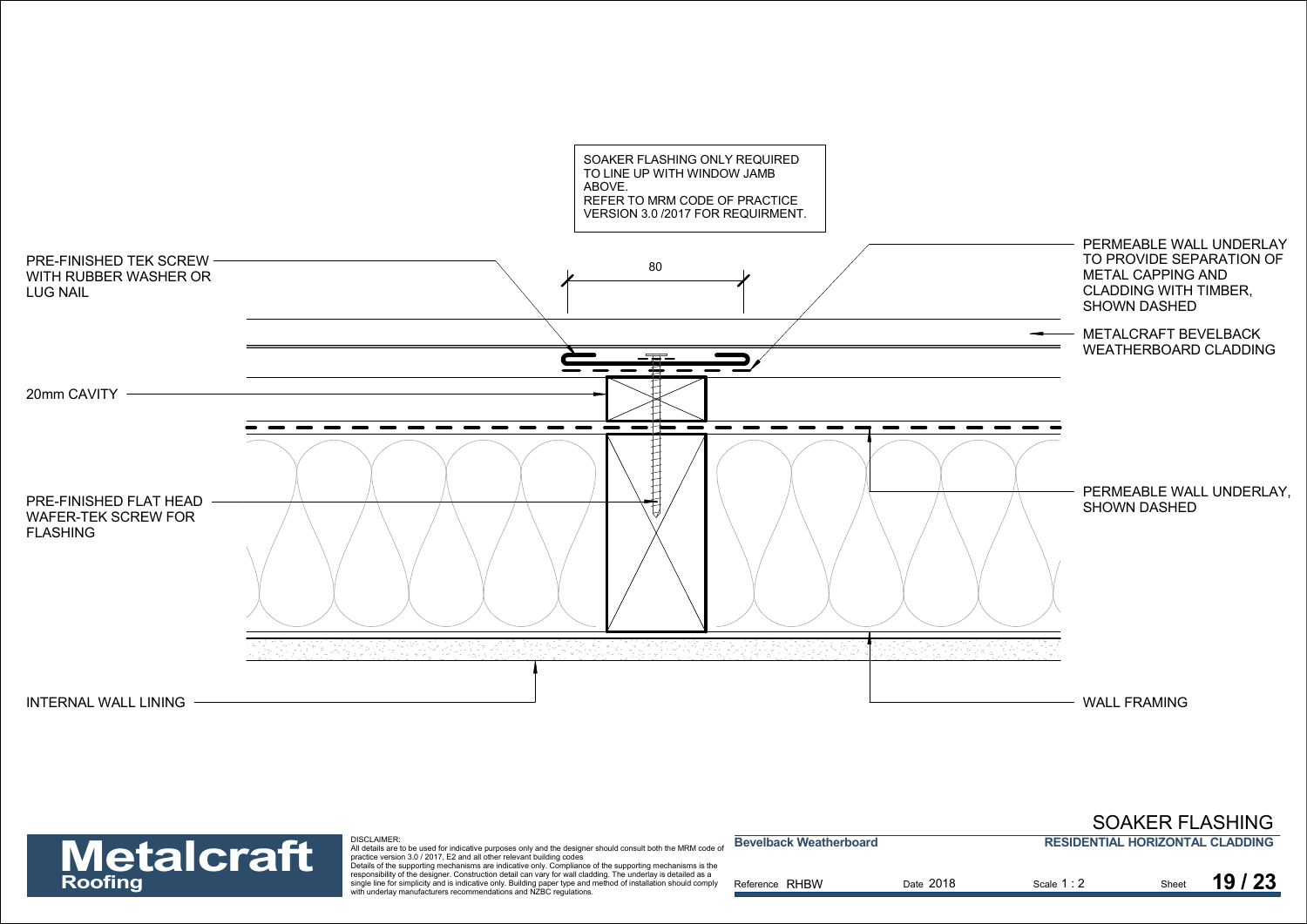



| <b>Metalcraft</b> | DISCLAIMER:<br>All details are to be used for indicative purposes only and the designer should consult both the MRM code o<br>practice version 3.0 / 2017. E2 and all other relevant building codes<br>Details of the supporting mechanisms are indicative only. Compliance of the supporting mechanisms is the | <b>Bevelback Weatherboard</b> |           | <b>RESIDENTIAL HORIZONTAL CLADDING</b> |  |       |
|-------------------|-----------------------------------------------------------------------------------------------------------------------------------------------------------------------------------------------------------------------------------------------------------------------------------------------------------------|-------------------------------|-----------|----------------------------------------|--|-------|
| Roofing           | responsibility of the designer. Construction detail can vary for wall cladding. The underlay is detailed as a<br>single line for simplicity and is indicative only. Building paper type and method of installation should comply<br>with underlay manufacturers recommendations and NZBC regulations.           | Reference RHBW                | Date 2018 | Scale 1:2                              |  | 20/23 |

VERTICAL BUTT JOINT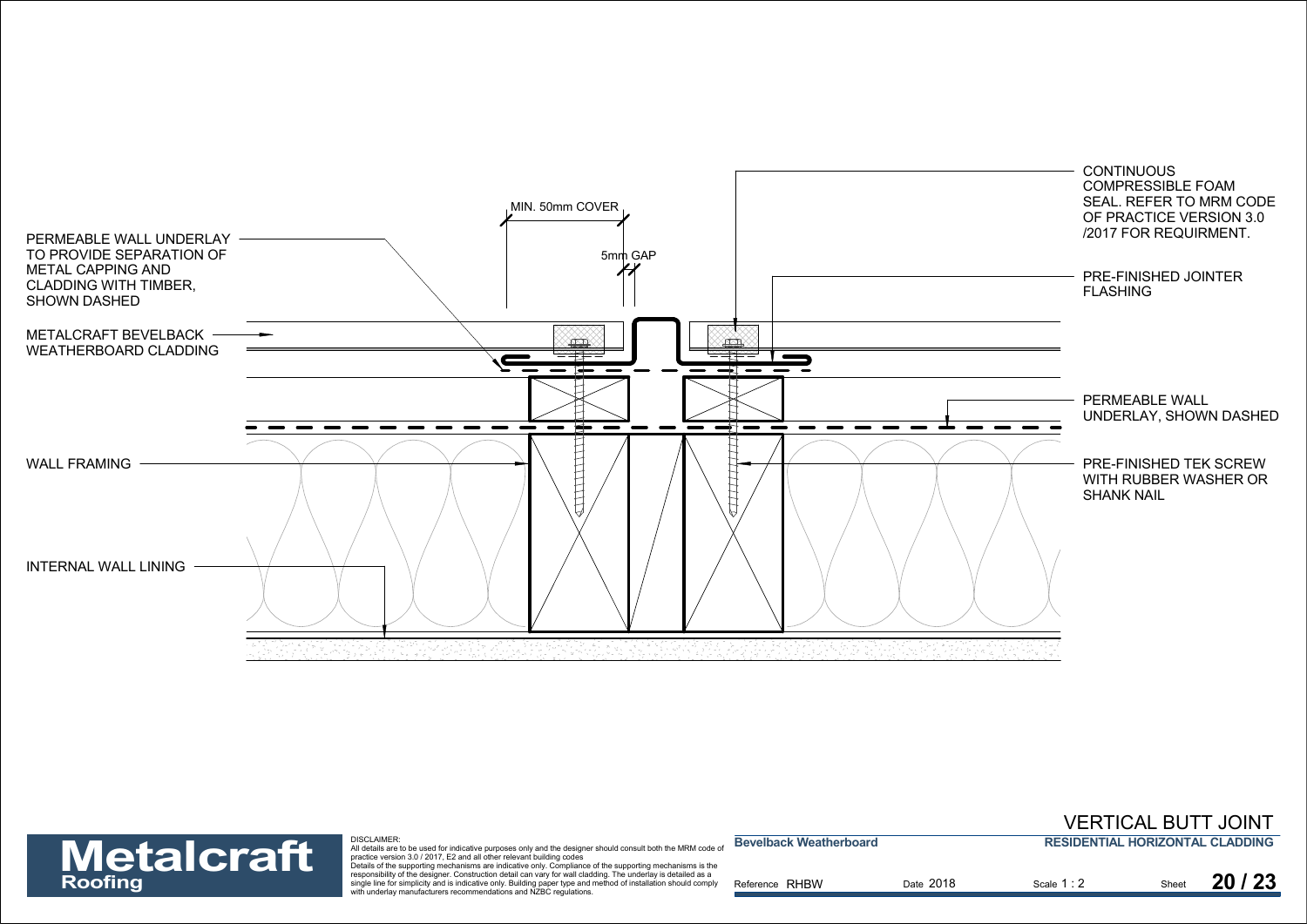

**Bevelback Weatherboard**

## **MCCYCLES DENTIAL HORIZONTAL CLADDIN**<br>District a set to be used for indicative purposes only and the designer should consult both the MRM code of<br>Details are to be used for indicative purposes only and the designer should **Metalcraft**

## **RESIDENTIAL HORIZONTAL CLADDING**BOTTOM OF CLADDING (FLUSH)

| INIGRAPI GIR | Details of the supporting mechanisms are indicative only. Compliance of the supporting mechanisms is the        |                   |           |           |       |
|--------------|-----------------------------------------------------------------------------------------------------------------|-------------------|-----------|-----------|-------|
|              | responsibility of the designer. Construction detail can vary for wall cladding. The underlay is detailed as a   |                   |           |           |       |
| Roofing      | single line for simplicity and is indicative only. Building paper type and method of installation should comply | RHBW<br>Reference | Date 2018 | Scale 1:2 | 21/23 |
|              | with underlay manufacturers recommendations and NZBC regulations.                                               |                   |           |           |       |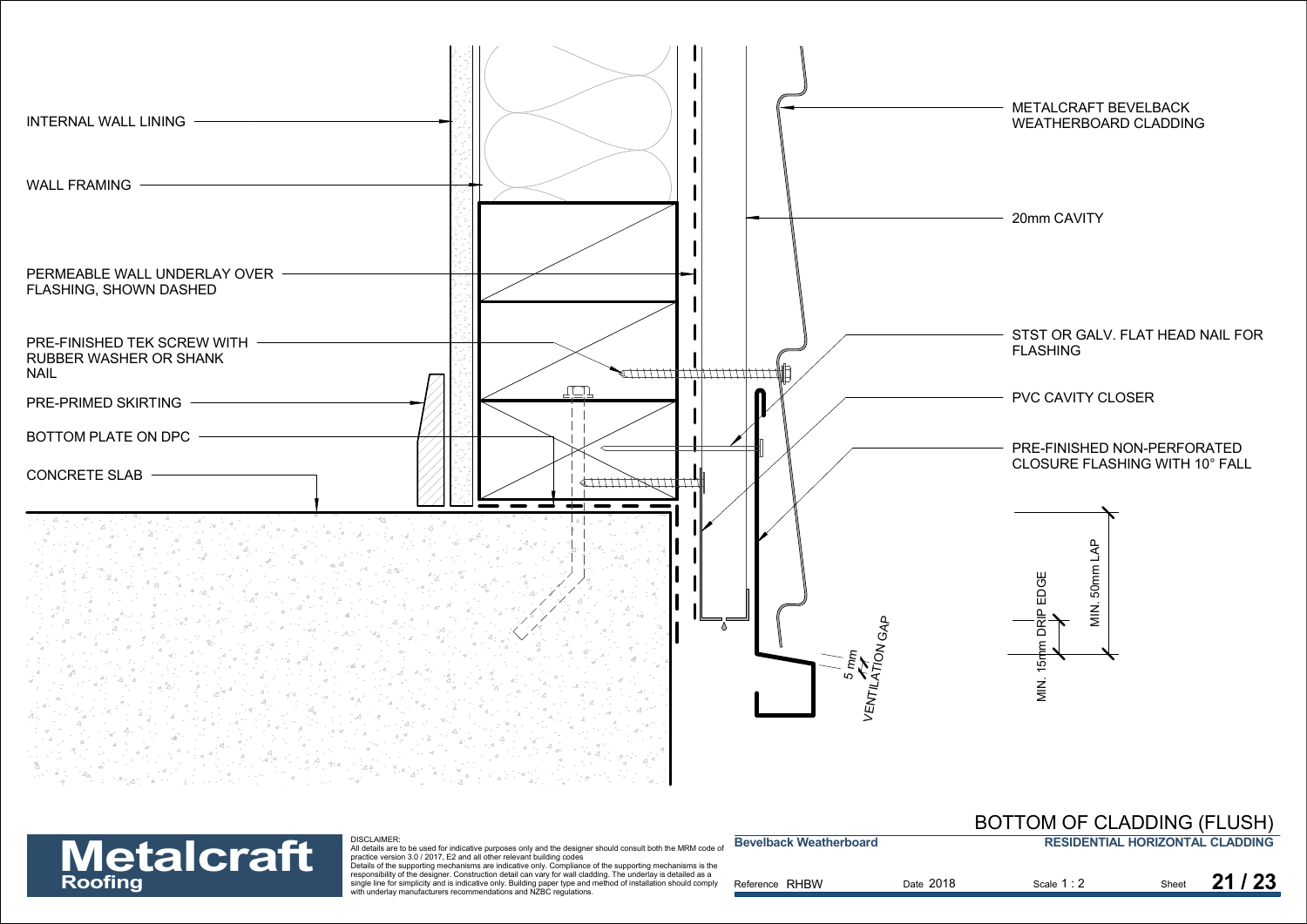



| <b>Metalcraft</b> | <b>DISCLAIMER:</b><br>All details are to be used for indicative purposes only and the designer should consult both the MRM code of<br>practice version 3.0 / 2017. E2 and all other relevant building codes                                                                                                                                                                                                       | <b>Bevelback Weatherboard</b> |           | <b>RESIDENTIAL HORIZONTAL CLADDING</b> |       |
|-------------------|-------------------------------------------------------------------------------------------------------------------------------------------------------------------------------------------------------------------------------------------------------------------------------------------------------------------------------------------------------------------------------------------------------------------|-------------------------------|-----------|----------------------------------------|-------|
| Roofing           | Details of the supporting mechanisms are indicative only. Compliance of the supporting mechanisms is the<br>responsibility of the designer. Construction detail can vary for wall cladding. The underlay is detailed as a<br>single line for simplicity and is indicative only. Building paper type and method of installation should comply<br>with underlay manufacturers recommendations and NZBC regulations. | Reference RHBW                | Date 2018 | Scale 1:2                              | 22/23 |